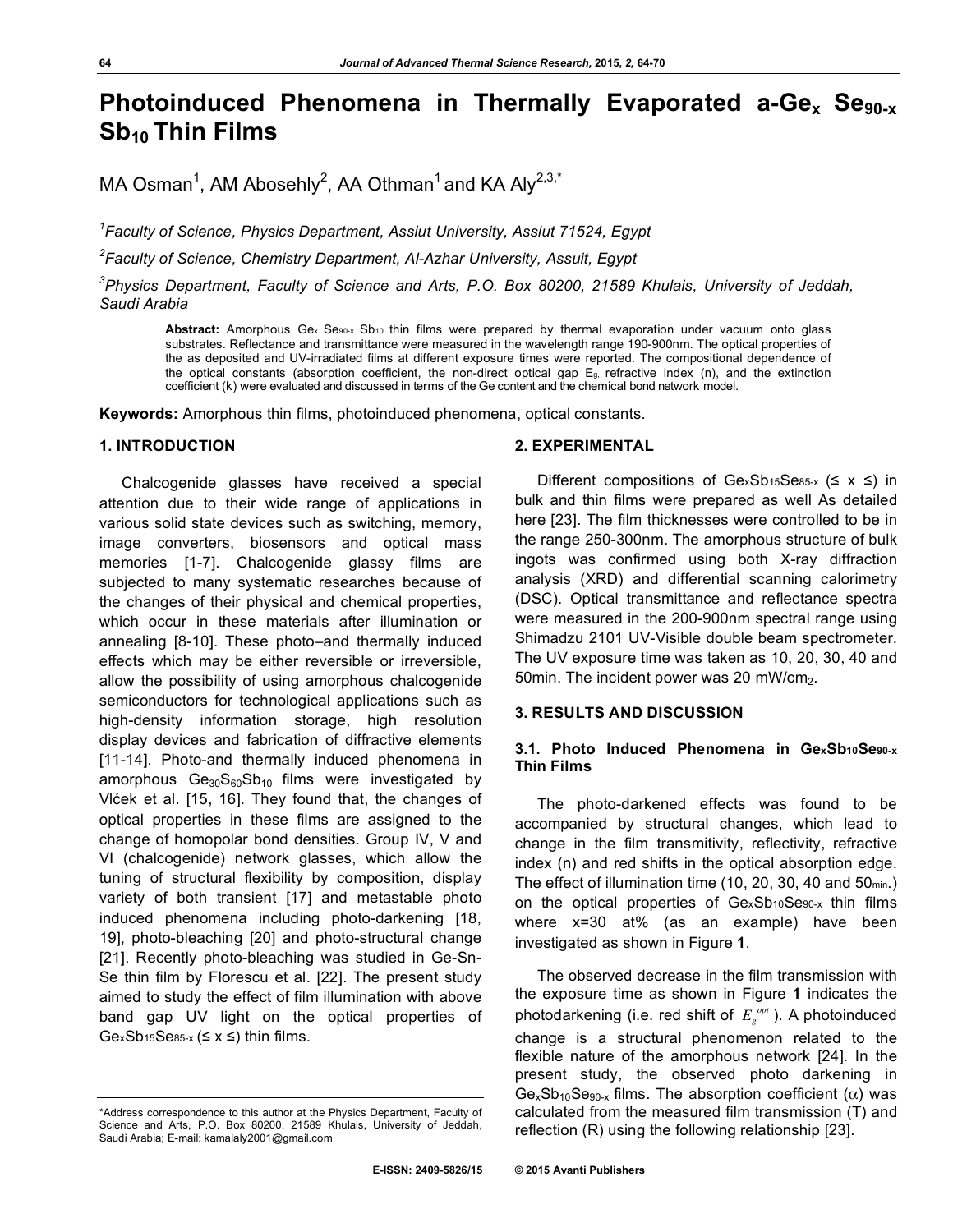

**Figure 1:** Transmittance spectra for as-prepared and illuminated Ge30Sb10Se60 thin films.

$$
\alpha = d^{-1} \ln \left[ \mathbf{f} \right] (1 - R) / T \tag{1}
$$

where d is the film thickness. The variations of the absorption coefficient with photon energy (hν) near the absorption edge obey Tauc's relation in the form of [25]:

$$
\alpha(\lambda).hv = B(hv - E_g)^r \tag{2}
$$

where hy is the photon energy, E<sub>g</sub> is the optical band gap, B is an energy independent constant (band edge steepness parameter in Tauc's equation) and r is an integer or half integer that determine the nature of optical transition ( $r = 1/2$  for direct and  $r = 2$  for nondirect transitions). Figure 2 indicate that the plots of  $(αhv)^{1/2}$ versus hν for Ge15Sb10Se75 thin films according to the power law[126]  $α$ hν = B(hν- $E_g^{opt}$ )<sup>r</sup> where r = 2 for nondirect allowed optical transition are successfully to describe the optical transition in these films.

It is found that, optical absorption data successfully described by Tauc's relation for indirect optical transitions  $(\alpha h v)^{1/2} = \sqrt{B(hv - E_g)}$ . The optical band gap  $E_g^{opt}$  is obtained from the intercept of  $(\alpha h v)^{1/2} = 0$  vs  $h v$ straight portion with  $hv$  axis at  $(\alpha hv)^{1/2} = 0$ . Figures 3 and **4** represent the dependence of the optical gap  $E_{g}^{\quad opt}$  and the induced potodarkening  $\Delta E(E_{g}^{\quad opt}{}_{virgin} - E_{g}^{\quad opt}{}_{ill})$ on the illumination time for the studied thin films. This two parts of the Figure. Shows that  $E_{g}^{opt}$  decreases whereas ΔE increases with increasing the expuser time. Furthermore, ΔE decrease as Ge content increase up to Ge content 25 at%  $(Z=2.7)$ , hence it decrease with further increase of Ge content upto 30 at%. The photo-darkening process in  $Ge_{X}Sb_{10}Se_{90-X}$ thin films may be attributed to one or more of the following mechanisms:



**Figure 2:** The plots of (αhν)1/2 vs. hν for as-prepared and illuminated Ge15Sb10Se75 thin films.



**Figure 3:** The plots of ΔEg Vs. exposure time for GexSb10Se90-x (x = 15, 25 and 30 at.%) thin films.



**Figure 4:** The plots of Eg opt. Vs. exposure time for GexSb10Se90-x (x= 15, 25 and 30 at.%) thin films.

(1) The observed photo darkening in as-evaporated GexSb10Se90-x films illuminated by above band gap light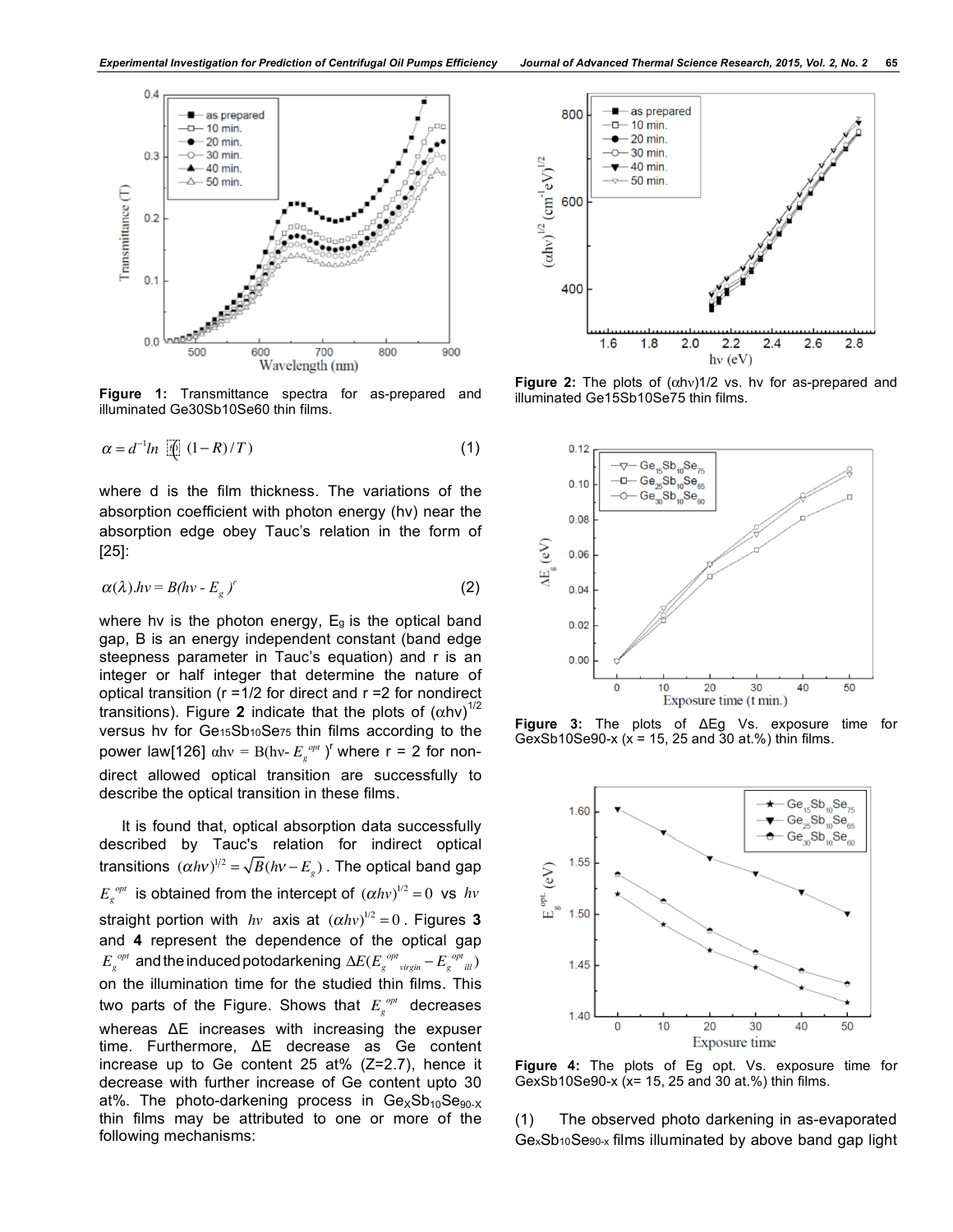can be explained according to the simple transformation reaction:

$$
2|M - S| \Leftrightarrow M - M + S - S \tag{3}
$$

Proposed by Vlcek *et al*. [16] to explain the photo and thermally induced effects in Ge30Sb10S60 films. Where M denotes the atom of metallic element (Ge, Sb) and S refers to the chalcogenide atoms. In this reaction heteropolar bonds Se-Sb, Ge-Sb and Ge-Se can be transformed into homopolar bonds such as Ge-Ge, Se-Se and Sb-Sb and vice versa.

The increase of dangling bonds and homopolar bonds that creates localized states at the edge of the conduction and/or valence band results in the red shift (photo-darkening) of the absorption edge. Then in the present case we assume that the above structural transformation, takes place from left to right to produce the photo-darkening in GexSb10Se90-x thin films. In other way, the observed photo-darkening in GexSb10Se90-x thin films can be attributed to the photo-darkening transformations of heteropolar bonds Se-Sb, Ge-Sb and Ge-Se to homopolar bonds Se-Se, Sb-Sb and Ge- Ge.

(2) According to the macroscopic model suggested by Shimakawa *et al*. [26] the structure of chalcogenide glass is considered as a layer-like one in which electrons and holes become excited when the glass is illuminated by band gap light. Due to the diffusion of holes (with mobility higher than electrons), the space charges accumulate in the material. Thus, the electrostatic repulsive force can be built up due to the existence of space charges between the layers. The latter causes the photo-induced volume expansion (PVE). After PVE process some slip motions between layers may occur. In this case, the value of the interaction between lone-pair electrons of the chalcogen atoms may be changed [26] and this makes fluctuations in the valence band of the material that, results in the photo-darkening process. Because the valence band of chalcogenide glasses consists of lonepair orbital on chalcogen atoms [26].

(3) Tanaka [27] suggested that interlayer widening (photo-induced expansion) can produce additional sites that are responsible for successive photo-darkening process, and the PD process can be induced by some locally excited atomic changes in a small scale [27]. For example, bond-twisting model [26] in which the bond angle is twisted by the movement of the chalcogen atoms.

## **3.2. Composition Effect of GexSb10Se90-x Thin Films**

The measured transmission spectra of GexSb10Se90-x  $(x=0.10, 15, 25, and 30, at \%)$  thin films with thickness 200nm are shown in Figure **5**. From this Figure we can observed that, the transmittance spectra exhibit a maximum in the wavelength rang (550-680nm) followed by a sharp decrease at wavelength less than 550nm and a reduction to zero at wavelength  $\lambda \approx 400$ nm. The absorption coefficient  $(\alpha)$  was calculated from the transmission T and reflection R using Eq.(1). Figure (**6**) shows the spectral dependence of the absorption coefficient (α) at different values of Ge content.



**Figure 5:** Transmittance spectra for as prepared GexSb10Se90-x thin films.



**Figure 6:** The plots of the absorption coefficient (α) as a function of wavelength (λ) for as-prepared GexSb10Se90-x thin films.

Figure **7** shows the plots of  $(\alpha \text{ hv})^{1/2}$  versus hv plots for a family of GexSb10Se90-x thin films of thickness 200nm. It is found that optical absorption mechanism is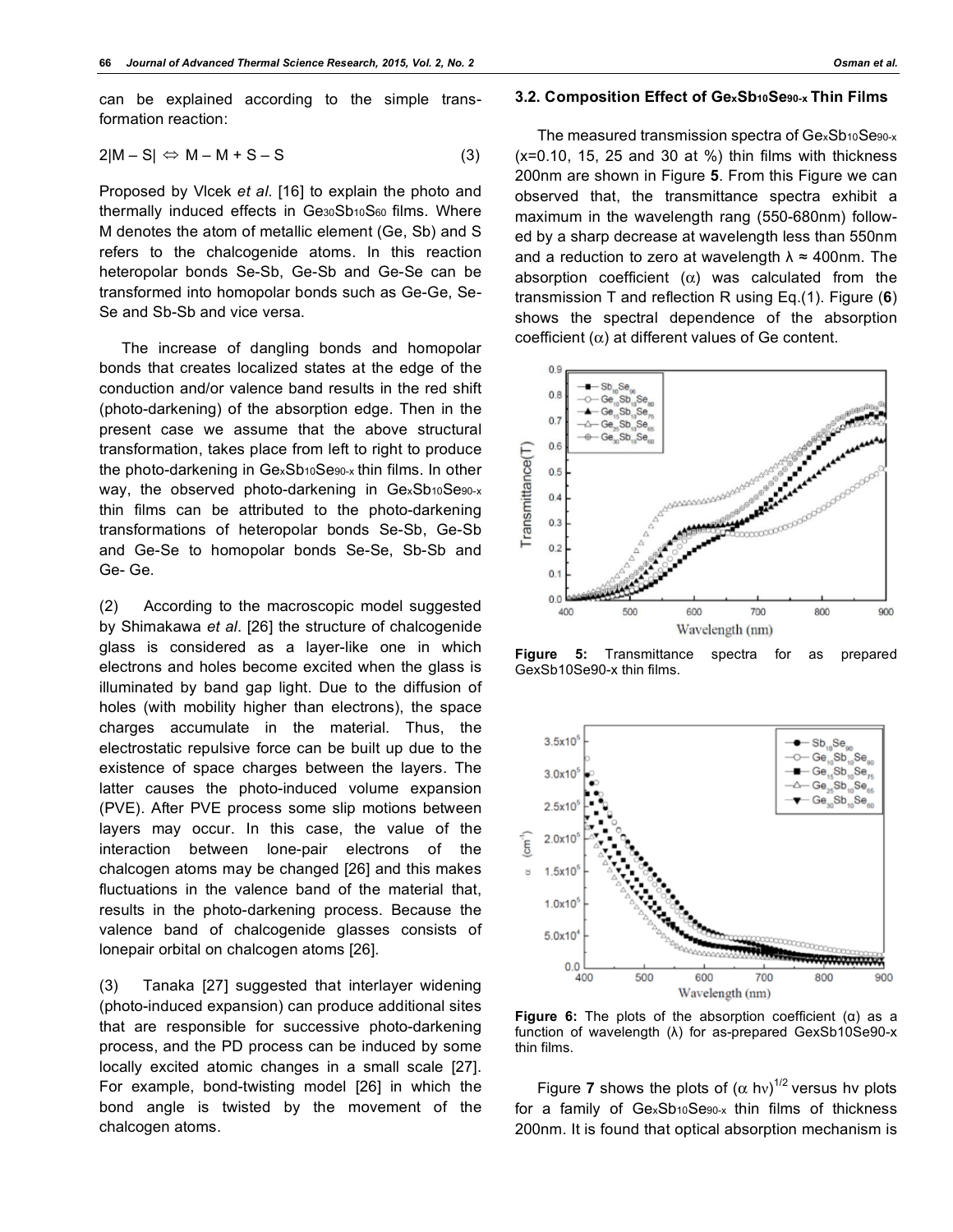successfully described by Tauc's [28] relation for the indirect optical transitions.



**Figure 7:** The plots of (αhν). 5 as a function of photon energy (hν) for the as-prepared GexSb10Se90-x thin films.

The observed variations in the  $E_g^{opt}$  values with composition can be discussed in terms of the average coordination number (Z), the deviation of stoichiometry (R) and the overall mean bond energy [29]. As discussed previously [30] the concept of the threshold at coordination number Z=2.67 for the most of chalcogenides can be used for explanation of  $\substack{\text{compositional} \text{ dependence} \text{ of } E_{g}^{\text{ \tiny \it opt}}$ Firstly, we can}$ assumed that the threshold at Z=2.6 for Ge25Sb10Se65

system represents a chemical threshold of  $GexSb10Sess$  chalcogenide systems with  $x = 0$ , 10, 15, 20, 25 and 30 at%. At  $Z = 2.6$  all homopolar bonds were completely disappeared and the network dimensionality change from 2D layered structure to 3D rigid one.

Secondly, starting form Sb10Se90 the nonstoichiometric system, for which  $Z = 2.2$  and *Eg opt* =1.45 eV. Increasing Ge content on the expense of Se content in this Se-rich chalcogenide glass results in: (i) increasing the coordination number Z in the range  $0 \le x \le 30$ . This increase of Z is accompanied by the increase of glass transition temperature Tg (Table (**1**) [31] up to Ge content 25 at% and  $Z=2.6$ , then  $T_q$ decrease with further increase of Ge content. (ii) The increase in T<sub>g</sub> where  $0 \le x \le 25$  reflects more rigidity or enhanced ordering in the glass structure due to the formation of Sb2Se3 trigonal and GeSe2 tetrahedral structural units. (iii) Further increase of Ge content leads to the increase of heteropolar bonds Ge-Sb, Ge-Se and Sb-Se and the decrease of homopolar bonds such as Se-Se, Sb-Sb (IV). At Ge content  $x = 25$  at% and according to the chemical ordering network model [30, 32]. About 65 at% of Se are required to saturate Sb and Ge bonds of GexSb<sub>10</sub>Se<sub>90-x</sub> system. Therefore, the glass is composed of completely cross-linked of GeSe2 and Sb2Se3 structural units only without any excess of Se and/or Ge atoms. The energies of the different possible bonds in Ge-Sb-Se system [29, 33] are given in Table (**2**).

**Table 1: The Average Coordination Number (Z), the Deviation of Stoichiometry (R), the Overall Mean Bond Energy <E>**  and the Glass Transition Temperature (T<sub>g</sub>) for Different Compositions of Ge<sub>x</sub>Sb<sub>10</sub>Se<sub>90-x</sub> thin Films

| Composition             |     | R     | $< E$ > (eV) | $T_g(K)$ |
|-------------------------|-----|-------|--------------|----------|
| $Sb_{10}Se_{90}$        | 2.1 | 6     | 1.92         | 325.79   |
| $Ge_{10}Sb_{10}Se_{80}$ | 2.3 | 2.286 | 2.155        | 436.5    |
| $Ge_{15}Sb_{10}Se_{75}$ | 2.4 | 1.667 | 2.312        | 445.12   |
| $Ge_{25}Sb_{10}Se_{65}$ | 2.6 |       | 2.686        | 581.6    |
| $Ge_{30}Sb_{10}Se_{60}$ | 2.7 | 0.8   | 2.653        | 478.76   |

**Table 2: Bond Energies for the Materials and Elemental Electronegativities. Bond Energies are Estimated form the Formula EAB = ((EAA + EBB)/2 + 23 (XA–XB) 2 ) (k cal/mol) [124] Where XA, XB are the Elemental Electronegativities**

| <b>Bond type</b> | Bond energy (k cal/mol) | Bond energy (eV) | Electronegativity        |
|------------------|-------------------------|------------------|--------------------------|
| Ge-Se            | 49.1                    | 2.129            | $\overline{\phantom{0}}$ |
| Se-Se            | 44                      | 1.907            | 2.4                      |
| Sb-Se            | 42.85                   | 1.858            | $\overline{\phantom{a}}$ |
| Ge-Ge            | 37.6                    | 1.63             | 1.8                      |
| Ge-Sb            | 34.418                  | 1.48             | $\overline{\phantom{a}}$ |
| Sb-Sb            | 30.2                    | 1.309            | 1.9                      |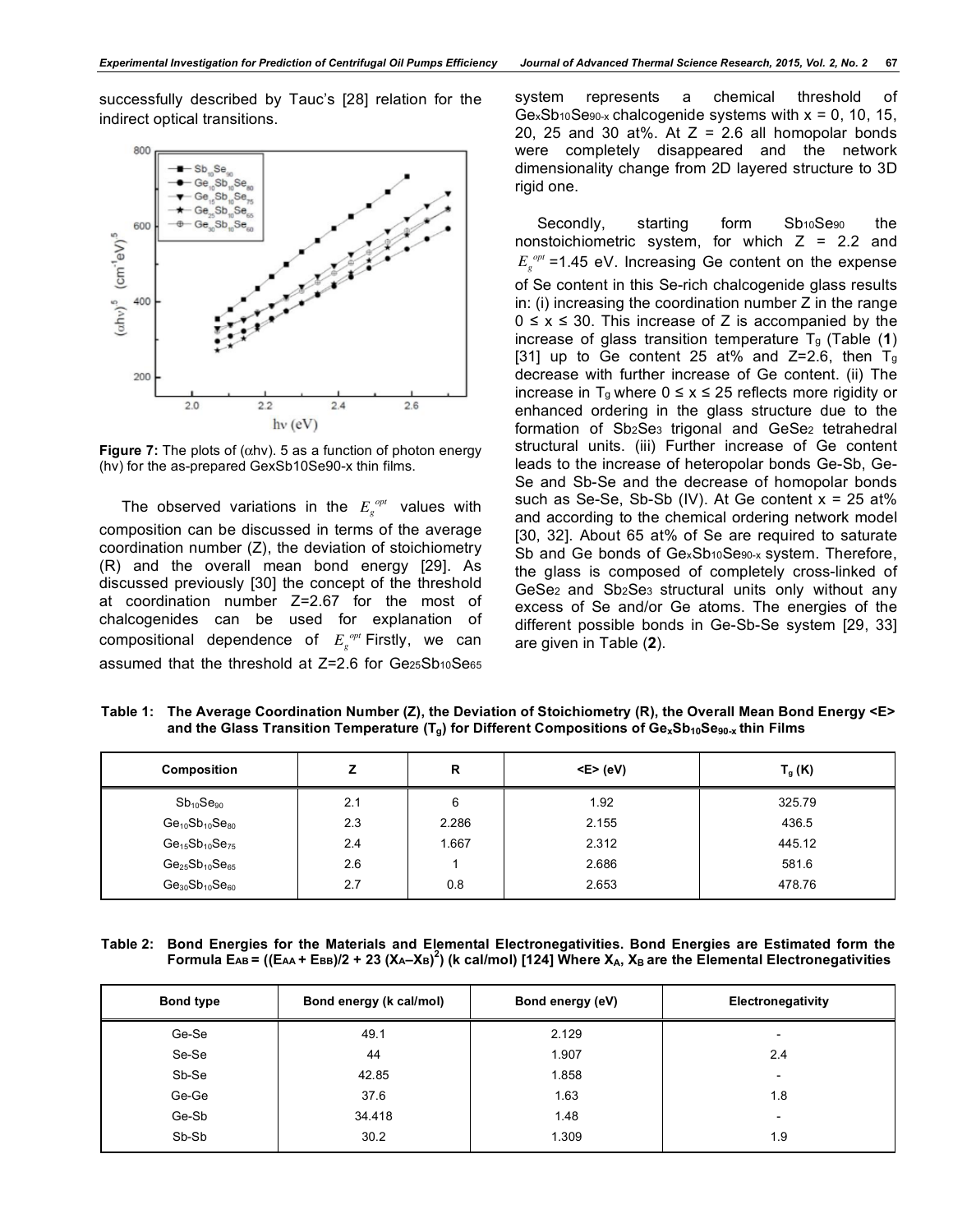The decrease in both  $E_g^{opt}$ , ΔE<sub>dc</sub> and T<sub>g</sub> values at x>25 at% may be ascribed to increase of homopolar bond concentration (such as Se-Se, Ge-Ge and Sb-Sb bonds) invoked by deviation from stoichiometry. Similar behavior of  $E_g^{opt}$ dependence of composition parameter x was reported by Shimakawa [34] and street *et al*. [35] in the Ge xSe1-x system. They found that, the existence of minimum Ge at content x=33 at% and Z=2.67, depending on the bond energy, the relative probability of its formation was calculated by Goyal et al. [36] and its values were tabulated Table (**2**). According to the values of bond energy, the random covalent network model (RCNM) in which Ge atoms can be linked to other Ge atoms were excluded. Because of the low energy of Sb-Sb and Ge-Sb bonds therefore, only Se- Sb, Ge-Se and Se-Se bonds exist in the Ge-Sb-Se chalcogenide system.





In this system it is worth mentioned that in the IV-VVI system (e.g. Ge-Sb-Se) the chemical threshold occur at Z-value other than Z=2.4 and Z=2.67 [37, 38]. In the present work (Figure **8**) one can assume that the existence of extreme at Z=2.6 for Ge25Sb10Se65 represents the chemical threshold of GexSb10Se90-x chalcogenide system as well as  $E_{_S}^{\;\; opt}$  exhibit a maximum value at Z=2.6. The increase of  $E_g^{opt}$  with increasing Ge content from  $x = 0$  to 25 at % can be explained according to CONM [30, 39] as follows: (i) The structure of Ge25Sb10Se65 system is completely composed of cross-linked of GeSe<sub>2</sub> and Sb<sub>2</sub>Se<sub>3</sub> structural units without any excess of homopolar bonds and the network dimensionality changed from 2D layered structure to 3D rigid one at Z=2.6, while excess of Se-Se bonds exist in Sb10Se90 (ii) Increasing Z with the increase of Ge content is accompanied by an increase in the glass transition temperature  $(T<sub>g</sub>)$  (see Table **1**) [31] of GexSb10Se90-x system. This increase reflects more rigidity or enhanced ordering in the glass structure due to the formation of GeSe<sub>2</sub> and Sb<sub>2</sub>Se<sub>3</sub> structural units. Therefore the optical band gap increases from 1.45 to 1.60 eV due to the increase of

the overall mean bond energy with increasing Ge content from 0 to 25 at%.

All results above indicate that, the topological model based on the structural phase transition from 2D to 3D cross-linked network is valid in interpreting the changes of optical properties with composition of Ge-Sb-Se chalcogenide thin films.

## **4. CONCLUSIONS**

The above results and discussion leads to the following conclusions:

- The photo-induced changes of the optical constants in GexSb10Se90-x thin films are attributed to the photo-induced redistribution of the chemical bonds that implies increased ordering of the structure with adding of Ge content.
- The optical band gap increases with increasing Ge concentration because of the network transformations fromfloppy torigid type.
- The chemical threshold in this system occurs at  $Z = 2.6$  where Egexhibits a maximum value.
- The photo-darkening changes with increasing Ge content are explained by the structure and defect photo-induced changes.

## **ACKNOWLEDGEMENTS**

The authors wish to thank Lap. of optics, Physics Department, Faculty of Science, Al Azhar University, Assuit Branch, Assuit, Egypt for the sample preparation and measuring technique.

## **REFERENCES**

- [1] Keirsse J, Boussard-Plédel C, Loreal O, Sire O, Bureau B and Turlin B, *et al*. Chalcogenide glass fibers used as biosensors. Journal of Non-Crystalline Solids 2003; 326-327: 430-3. http://dx.doi.org/10.1016/S0022-3093(03)00434-4
- [2] Popescu M. Disordered chalcogenide optoelectronic materials: Phenomena and applications. Journal of Optoelectronics and Advanced Materials 2005; 7(4): 2189- 210.
- [3] Aly KA, Abd Elnaeim AM, Afify N and Abousehly AM. Improvement of the electrical properties of Se 3Te 1 thin films by in additions. Journal of Non-Crystalline Solids 2012; 358(20): 2759-63. http://dx.doi.org/10.1016/j.jnoncrysol.2012.06.029
- [4] Aly KA, Abd Elnaeim AM, Uosif MAM and Abdel-Rahim O. Optical properties of Ge-As-Te thin films. Physica B: Condensed Matter 2011; 406(22): 4227-32. http://dx.doi.org/10.1016/j.physb.2011.08.013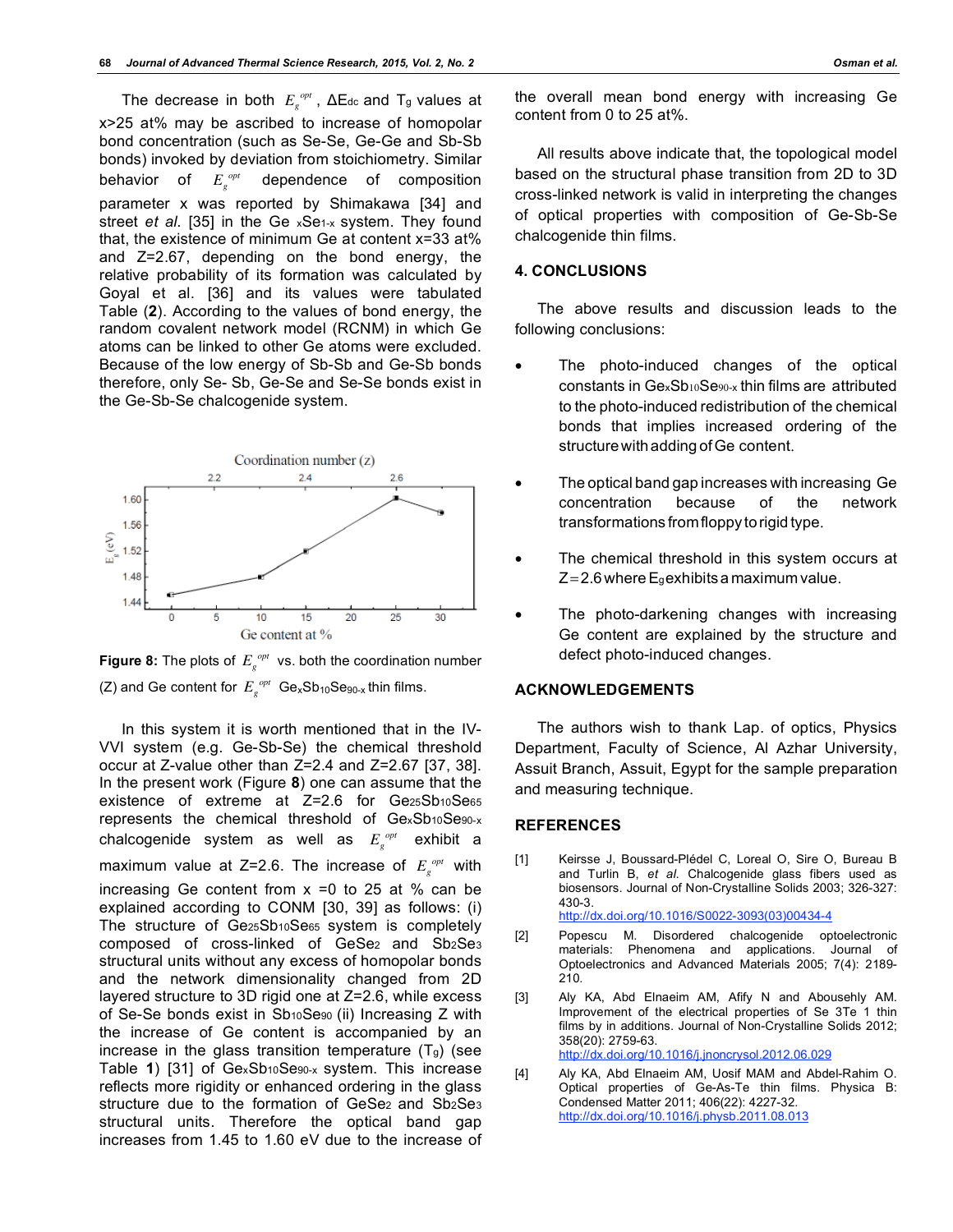- [5] Tanaka K. Structural phase transitions in chalcogenide glasses. Physical Review B. 1989; 39(2): 1270-9. http://dx.doi.org/10.1103/PhysRevB.39.1270
- [6] Abdel-Rahim MA, Hafiz MM and Mahmoud AZ. Effect of Sb additive on structural and optical properties of Se–Te–Sb thin films. Appl Phys A 2015; 118: 981-8. http://dx.doi.org/10.1007/s00339-014-8853-x
- [7] Chander R and Thangaraj R. Thermal and optical analysis of Te-substituted Sn–Sb–Se chalcogenide semiconductors Appl Phys A 2010; 99: 181-7. http://dx.doi.org/10.1007/s00339-009-5486-6
- [8] Dikova J, Todorov R and Babeva T. Vacuum deposited GeSbSe thin films for photonic applications. Journal of Physics: Conference Series 2012; 356(1). http://dx.doi.org/10.1088/1742-6596/356/1/012023
- [9] Kawaguchi T, Maruno S and Tanaka K. Composition dependence of photoinduced and thermally induced bleachings of amorphous Ge-S and Ge-S-Ag films. Journal of Applied Physics 1993; 73(9): 4560-6. http://dx.doi.org/10.1063/1.352771
- [10] Liu Q and Gan F. Photoinduced changes of structure and properties in amorphous GeSe2 films. Guangxue Xuebao/Acta Optica Sinica 2002; 22(5): 636-40.
- [11] Shim GM, Kim D and Choi MY. Optimal storage capacity of neural networks at finite temperatures. Journal of Physics A: Mathematical and General 1993; 26(15): 3741-55. http://dx.doi.org/10.1088/0305-4470/26/15/024
- [12] Mongia G and Bhatnagar PK. Crystallization kinetics in (AgSbTe)x(In1-ySb y)1-x films used in optical data storage. Journal of Materials Science 2006; 41(8): 2477-82. http://dx.doi.org/10.1007/s10853-006
- [13] Kolodziejski LA, Gunshor RL, Otsuka N, Choi C, editors. EPITAXY OF CdTe ON (100) GaAs1986; Boston, MA, USA: Materials Research Soc.
- [14] Kolodziejski LA, Gunshor RL, Otsuka N, Gu BP, Hefetz Y and Nurmikko AV. Use of Rheed oscillations for the growth of 2D magnetic semiconductor superlattices (MnSe/ZnSe). Journal of Crystal Growth 1987; 81(1-4): 491-4. http://dx.doi.org/10.1016/0022-0248(87)90439-8
- [15] Vlček M, TichyÅL L, Klikorka J and Tříska A. Optical properties of Ge40-xSbxSe60 glasses. Journal of Materials Science 1989; 24(7): 2508-12. http://dx.doi.org/10.1007/BF01174521
- [16] Vlček M, Raptis C, Wagner T, Vidourek A, Frumar M and Kotsalas IP, *et al*. Photo- And thermally induced phenomena in amorphous Ge30Sb 10S60 films. Journal of Non-Crystalline Solids 1995; 192-193: 669-73. http://dx.doi.org/10.1016/0022-3093(95)00457-2
- [17] Shimakawa K, Kolobov A and Elliott SR. Photoinduced effects and metastability in amorphous semiconductors and insulators. Advances in Physics 1995; 44(6): 475-588. http://dx.doi.org/10.1080/00018739500101576
- [18] Tanaka K and Ohtsuka Y. Transient characteristics of photodarkening in amorphous As-S films. Thin Solid Films 1976; 33(3): 309-13. http://dx.doi.org/10.1016/0040-6090(76)90100-0
- [19] Tichy L, Ticha H, Handlir K and Jurek K, Photoinduced and thermally induced bleaching of amorphous Ge-S films. Philosophical Magazine Letters 1988; 58(5): 233-7. http://dx.doi.org/10.1080/09500838808214758
- [20] Tichy L, Ticha H, Vlcek M, Klikorka J and Jurek K. Photoinduced Bleaching Of Amorphous Film Ge//4//0S//6//0. Journal of Materials Science Letters 1986; 5(11): 1125-8. http://dx.doi.org/10.1007/BF01742220
- [21] Singh J and Tanaka K. Photo-structural changes in chalcogenide glasses during illumination. Journal of Materials Science: Materials in Electronics 2007; 18 (SUPPL.1): 423-8. http://dx.doi.org/10.1007/s10854-007-9226-4
- [22] Florescu DI and Cappelletti RL. Photobleaching in a q-Ge0.27Sn0.03Se0.7 thin film. Journal of Non-Crystalline Solids 1999; 243(2-3): 204-8. http://dx.doi.org/10.1016/S0022-3093(98)00827-8
- [23] Aly KA, Abousehly AM, Osman MA and Othman AA. Structure, optical and electrical properties of Ge30Sb10Se60 thin films. Physica B: Condensed Matter 2008; 403(10-11): 1848-53. http://dx.doi.org/10.1016/j.physb.2007.10.019
- [24] Ganjoo A, Ikeda Y and Shimakawa K. In situ photoexpansion measurements of amorphous As2S3 films: Role of photocarriers. Applied Physics Letters 1999; 74(15): 2119- 21.

http://dx.doi.org/10.1063/1.123775

- [25] Tauc J. Electronic properties of amorphous materials. Science 1967; 158(3808): 1543-8. http://dx.doi.org/10.1126/science.158.3808.1543
- [26] Shimakawa K, Yoshida N, Ganjoo A, Kuzukawa Y and Singh J. A model for the photostructural changes in amorphous chalcogenides. Philosophical Magazine Letters 1998; 77(3): 153-8. http://dx.doi.org/10.1080/095008398178598

- [27] Tanaka K. Photoexpansion in As2S3 glass. Physical Review B - Condensed Matter and Materials Physics 1998; 57(9): 5163-7. http://dx.doi.org/10.1103/PhysRevB.57.5163
- [28] Sharma P, Dahshan A and Aly KA. New quaternary Ge-Se-Sb-Ag optical materials: Blue shift in absorption edge and evaluation of optical parameters. Journal of Alloys and Compounds 2014; 616: 323-7. http://dx.doi.org/10.1016/j.jallcom.2014.07.123
- [29] TichyÅL L and Tichá H. Covalent bond approach to the glass transition temperature of chalcogenide glasses. Journal of Non-Crystalline Solids 1995; 189(1-2): 141-6. http://dx.doi.org/10.1016/0022-3093(95)00202-2
- [30] Dahshan A and Aly KA. Characterization of new quaternary Ge20Se60Sb20 - XAgx ( $0 \le x \le 20$  at.%) glasses. Journal of Non-Crystalline Solids 2015; 408: 62-5. http://dx.doi.org/10.1016/j.jnoncrysol.2014.10.015
- [31] Giridhar A and Mahadevan S. The Tg versus Z dependence of glasses of the GeInSe system. Journal of Non-Crystalline Solids 1992; 151(3): 245-52. http://dx.doi.org/10.1016/0022-3093(92)90036-J
- [32] Madhusoodanan KN, Nandakumar K, Philip J, Titus SSK, Asokan S and Gopal ESR. Photoacoustic investigation of glass transition in AsxTe1-x glasses. Physica Status Solidi (A) Applied Research 1989; 114(2): 525-30. http://dx.doi.org/10.1002/pssa.2211140213
- [33] Pauling L. Nature of the Chemical Bond New York: Cornell University, Press Ithaca; 1960.
- [34] Shimakawa K. On the correlation between electrical conduction and dielectric relaxation in oxide glasses. Journal of Non-Crystalline Solids 1981; 43(1): 145-9. http://dx.doi.org/10.1016/0022-3093(81)90181-2
- [35] Nemanich RJ, Connell GAN, Hayes TM and Street RA. Thermally induced effects in evaporated chalcogenide films. I. Structure. Physical Review B 1978; 18(12): 6900-14. http://dx.doi.org/10.1103/PhysRevB.18.6900
- [36] Goyal DR and Maan AS. Far-infrared absorption in amorphous Sb15GexSe85 - x glasses. Journal of Non-Crystalline Solids 1995; 183(1-2): 182-5.<br>http://dx.doi.org/10.1016/0022-3093(94)00550-8 http://dx.doi.org/10.1016/0022
- [37] Mahadevan S and Giridhar A. Floppy to rigid transition and chemical ordering in Ge{single bond}Sb(As){single bond}Se glasses. Journal of Non-Crystalline Solids 1992; 143(C): 52- 8.

http://dx.doi.org/10.1016/S0022-3093(05)80552-6